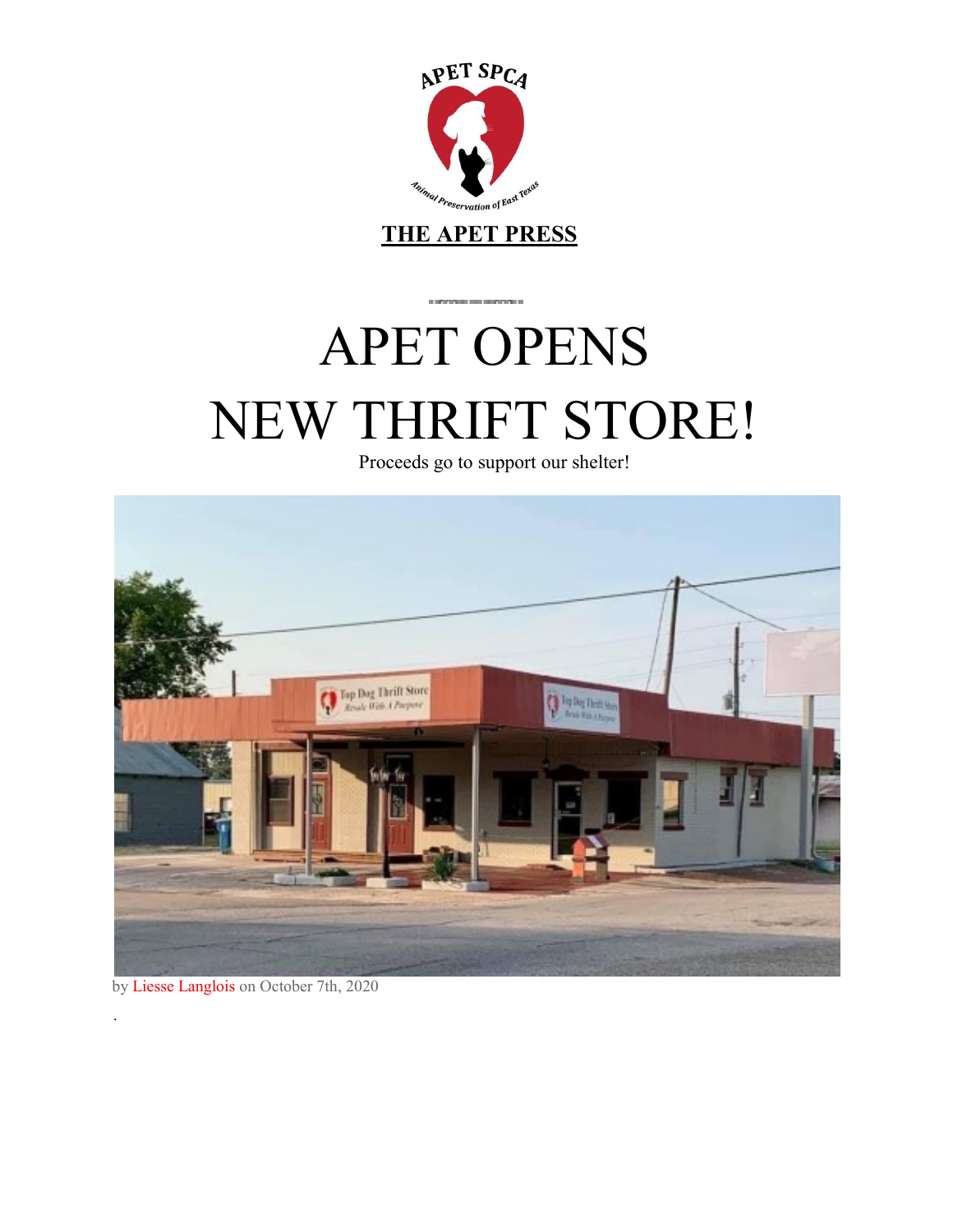#### THIS Quarter's  **TOP STORIES**

APET-SPCA is proud to announce that its long awaited second thrift shop is now open in Winnsboro, Texas. After many months of planning, cleaning and renovating, APET's **TOP DOG THRIFT STORE** opened to great business and rave reviews. Many supporters of APET donated wonderful items to get the store going, and opening weekend sales were brisk. Donations keep coming in as well. Most importantly, all proceeds directly benefit APET's animal shelter in Mineola. In addition to this new location, our first thrift store is still going strong over in Mineola. With two locations to serve you, come in and find something special, and support the animals to boot. You can't beat that!The Winnsboro location is located at 300 E. Elm Street, phone # is 903-342-0075. Hours of operation are 12-5 on Thursday  $\&$ Friday, and 9-1 on Saturday. The Doggone Good Thrift Store is located at 915 S. Pacific Street (Hwy 69 South) in Mineola, Texas. Hours of operation are 10-5 Wednesday thru Saturday, and their phone # is 903-569-1250.

# amazonsmile You shop. Amazon gives.

Speaking of Giving... Did you know that when you shop at Amazon you can support APET-SPCA? Just go to amazonsmile.com (or use the app on your phone) and search for APET-SPCA as your charity of choice. Amazon will donate a portion of your purchase to us, and it costs you nothing! An easy-peasy way to give to the animals we love so much! If you are going to shop Amazon, (and don't we all?) why not support APET at the same time? A big thank you for all of you who do this!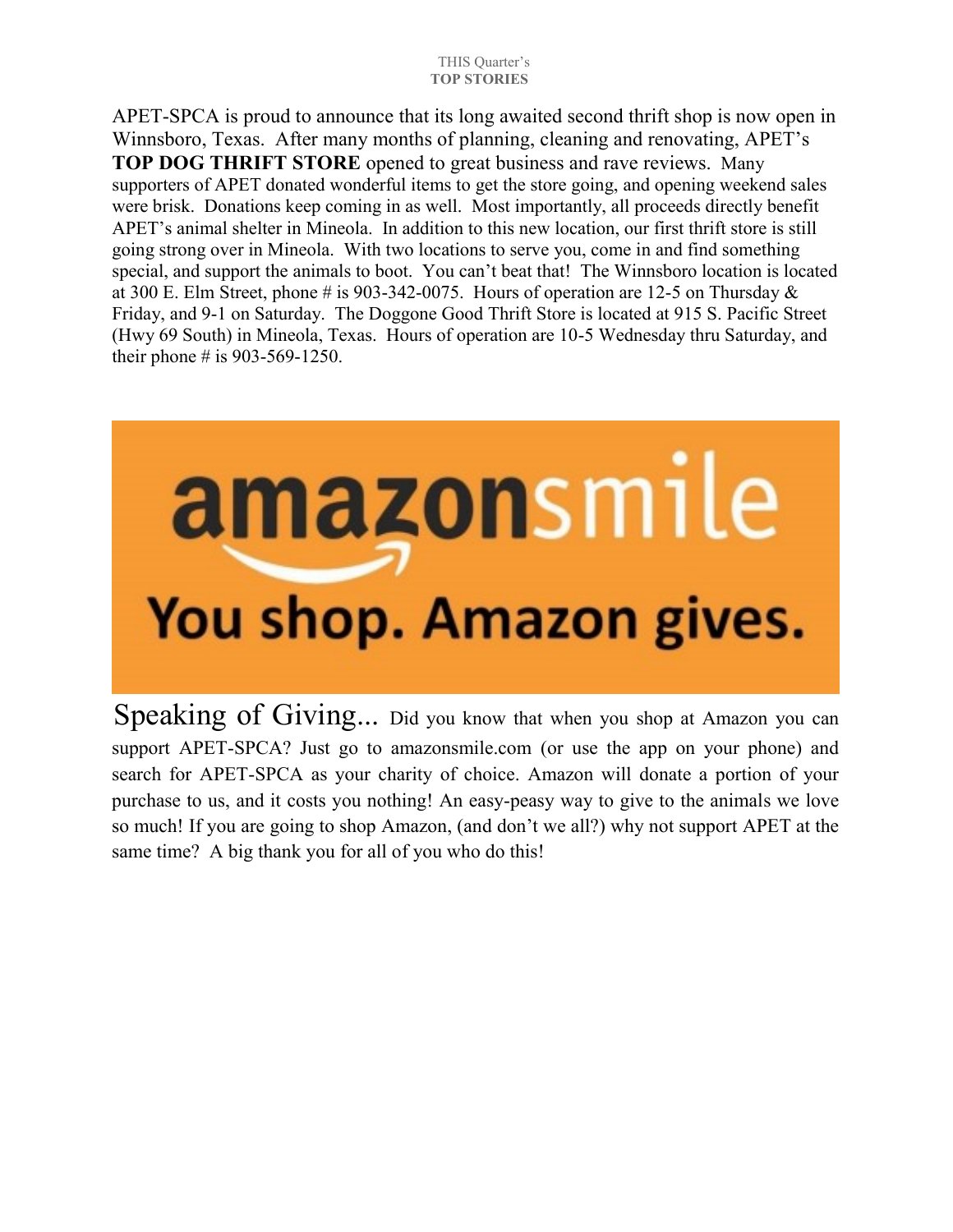## **CLEAR THE SHELTERS**

During the month of August, APET-SPCA participated in a month-long event in conjunction with NBC KETK out of Tyler called Clear the Shelters. We successfully placed four cats and three dogs into fur-ever homes during that month. Big shout out of appreciation for KETK doing a live interview with our shelter manager! Some of the animals we placed are pictured below:





Above left: Cersi **Above right: Oscar** Below left: Nala Below right: Roxy



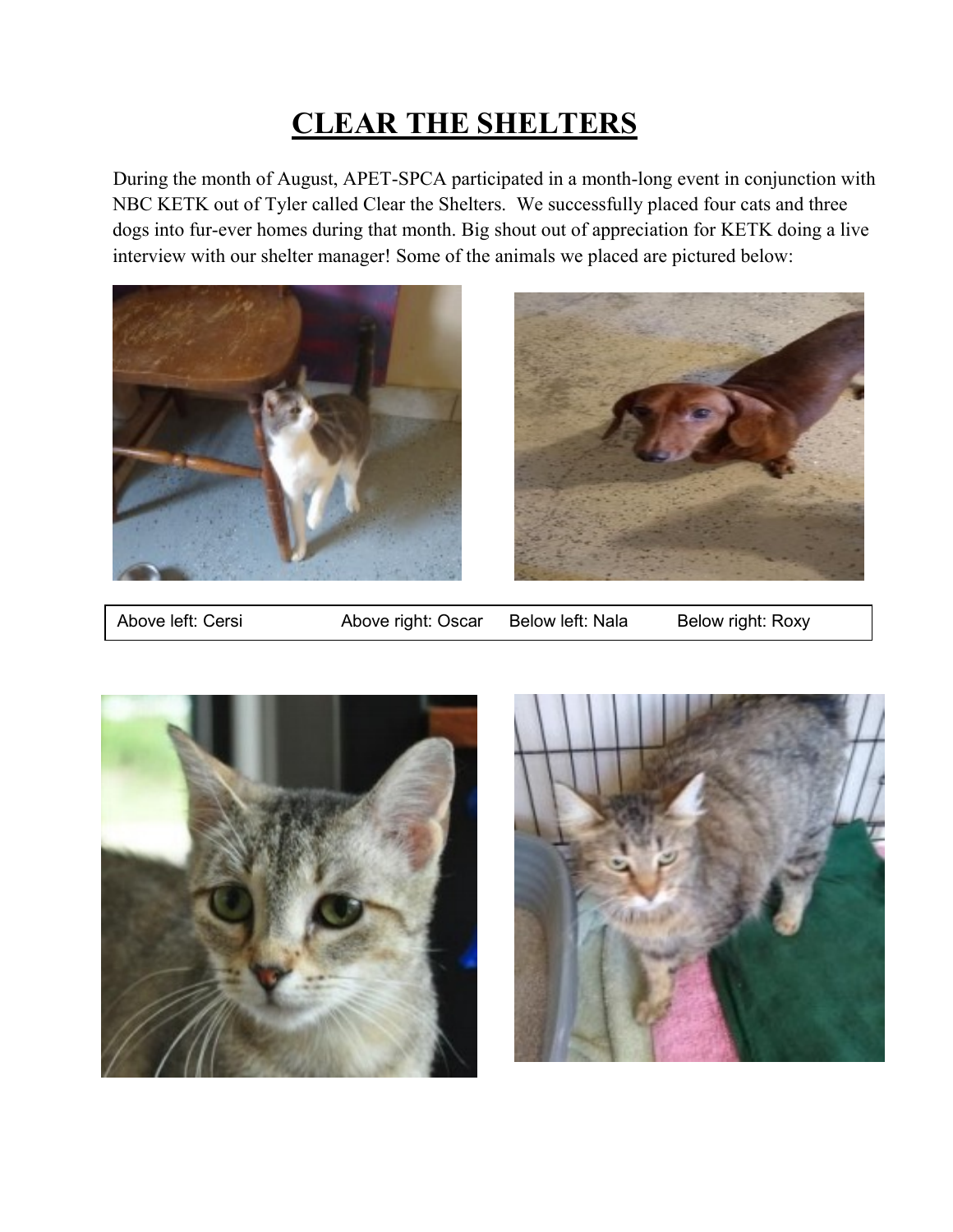

### **FEATURED PET**

We at APET-SPCA are pleased to present our featured pet this quarter - **SWEET PEA!** Sweet Pea is a black mouth cur, a little over 4 years old, and has been at the shelter over two years now. That is way too long to wait for a loving home . Sweet Pea likes kids, ages 7 and up, but she does not care for too many other dogs. Sweet Pea is a sweet, gentle soul of a dog that just wants to be with you. Just look at that FACE! How can you resist that face? Come visit Sweet Pea and all the other animals at the APET-SPCA animal shelter, located at 657 County Road 2840, Mineola, Texas, 75773. Our shelter hours of operation are Thursday, Friday and Saturday 11:00 to 4:00. Other times possible by appointment. Phone: 903-638-6902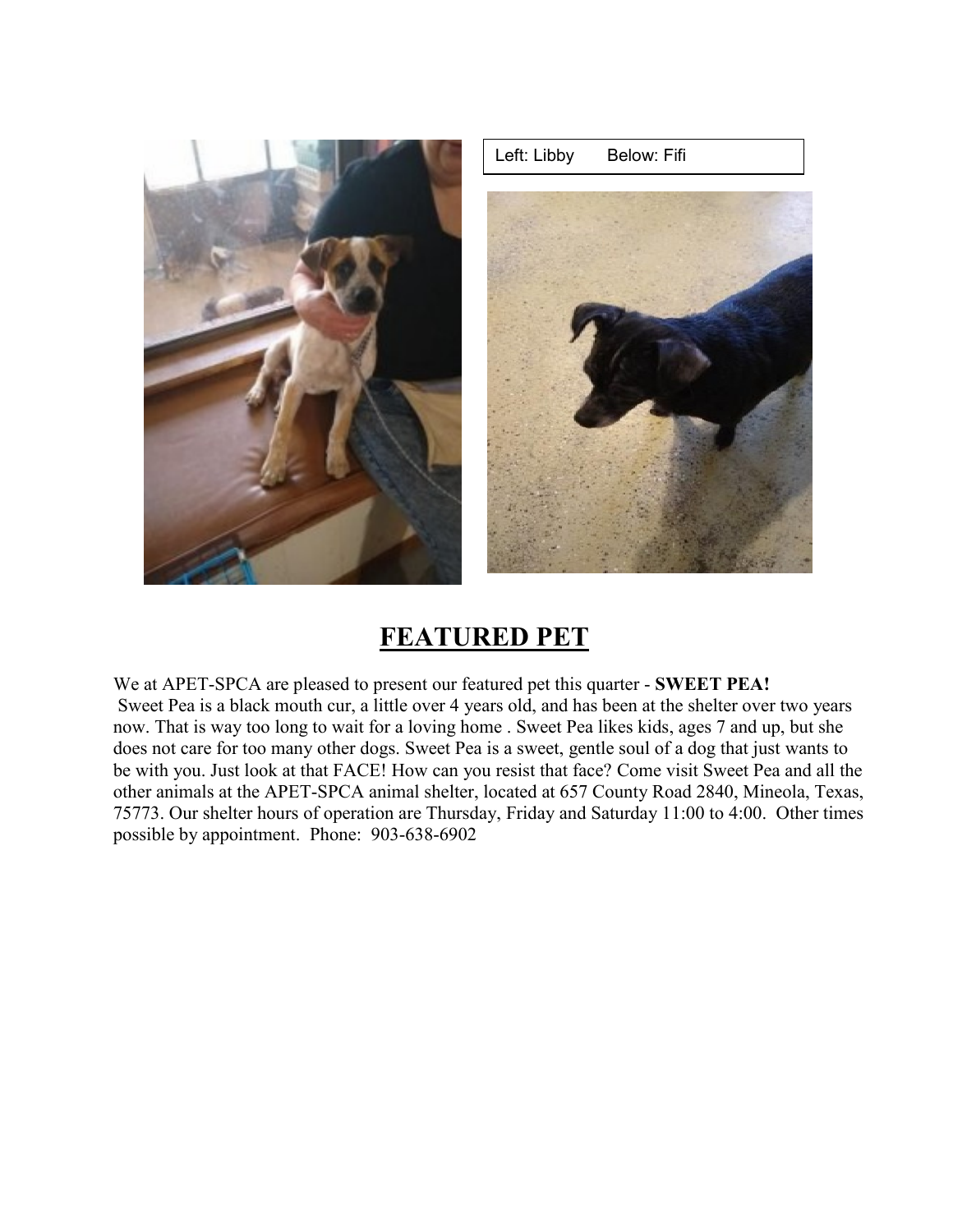

#### **UPCOMING EVENTS**

We have several adoption events coming up in the next few months. Look for our mobile adoption vehicle at the following locations.



#### **Saturday, October 10th**, Mount Vernon

**Saturday, November 14th**, at the Winnsboro Art and Wine Festival. Our adoption RV will be parked across from our Top Dog Thrift store.

**Friday, December 11th,** and **Saturday, December 12th**, at the 2020 Winter Market at the Mineola Civic Center. We may be indoors or we may have the animals in the adoption vehicle. Either way, please come out and support the Winter Market and maybe find a new buddy to love!

#### **OUR WISH LIST**